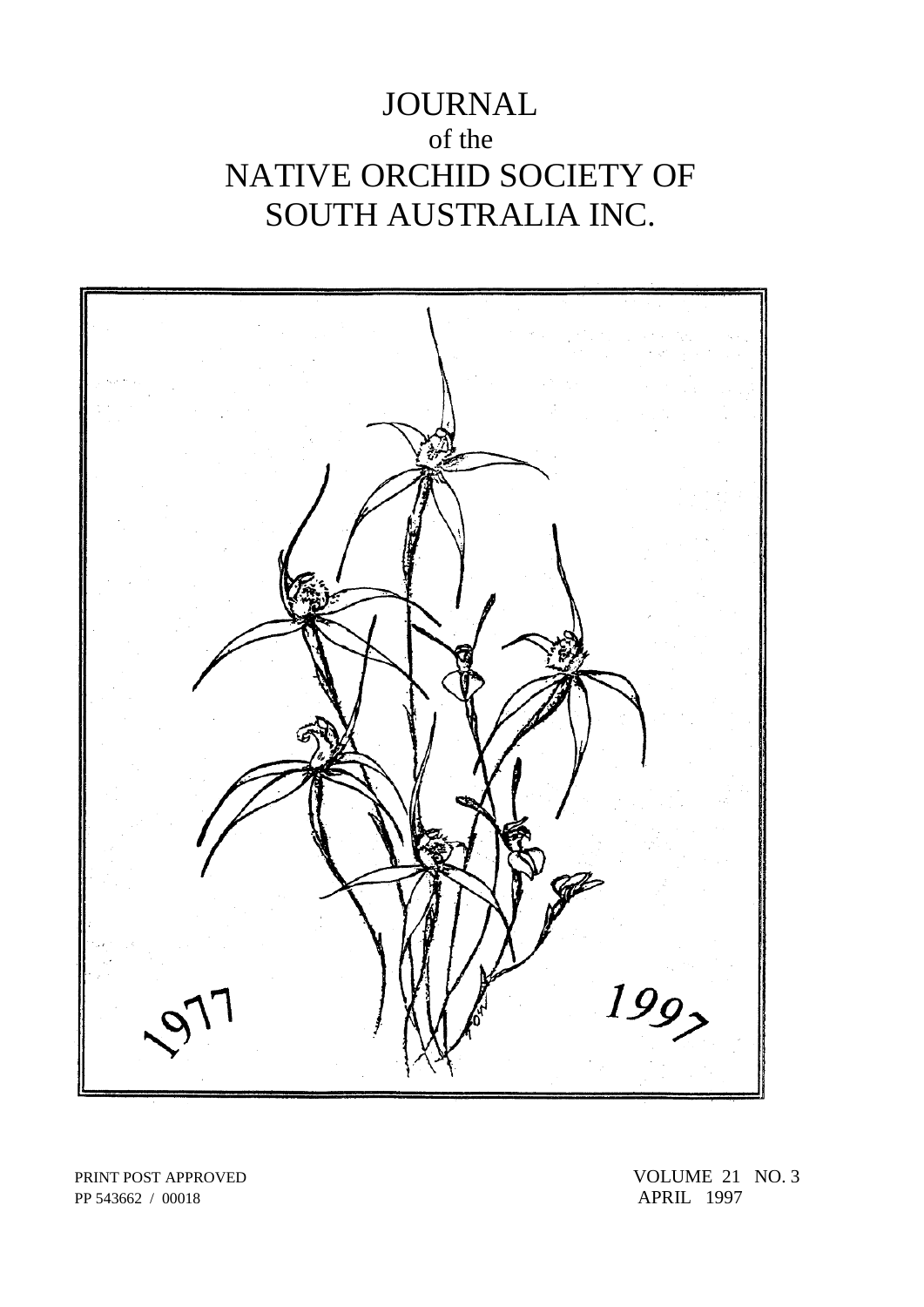# **NATIVE ORCHID SOCIETY OF SOUTH AUSTRALIA INC.**

### PO Box 565, UNLEY SA 5061

The Native Orchid Society of South Australia promotes the conservation of native orchids through cultivation of native orchids, through preservation of naturally-occurring orchid plants and natural habitat.

Except with the documented official representation from the Management Committee of the native orchid society of South Australia, no person is authorised to represent the society on any matter.

All native orchids are protected plants in the wild. Their collection without written Government permit is illegal.

### **PATRON: Mr T.R.N. Lothian**

Mr George Nieuwenhoven Mr R. Bates Telephone: 8264 5825 Telephone: 8251 2443

#### **VICE-PRESIDENT: TREASURER:**

Mr Roy Hargreaves Mr Ron Robjohns

Mr D. Pettifor Mr D. Wells

#### **EDITORS:**

8 Buckley Crescent Fairview Park S.A. 5126 Mr L. Nesbitt Telephone 8289 2305

#### **PRESIDENT: SECRETARY:**

#### **COMMITTEE: LIFE MEMBERS:**

Mr J. Peace Mr R. Hargreaves Mr D. Hirst Mr R. T. Robjohns<br>
Mr R. T. Robjohns<br>
Mr L. Nesbitt Mr L. Nesbitt Mr J Simmons (deceased) Mr H Goldsack (deceased)

#### Bob Bates & Vanessa Maloney **REGISTRAR OF JUDGES**:

JOURNAL COST: \$1 PER ISSUE

The Native Orchid Society of South Australia Inc. while taking all care, take no responsibility for the loss, destruction or damage to any plants whether at benchings, shows, exhibits or on the sales table or for any losses attributed to the use of any material published in this Journal or of action taken on advice or views expressed by any member or invited speaker at any meeting or exhibition. Views and Opinions expressed by authors of articles within this Journal do not necessarily reflect the views and opinions of the Management Committee.

**COPYRIGHT**: The NOSSA Management Committee condones the reprint of any article within this Journal, provided acknowledgement is given to the source and author.

ANNUAL SUBSCRIPTION: \$14 FAMILY OR SINGLE. DUE IN MARCH EACH YEAR.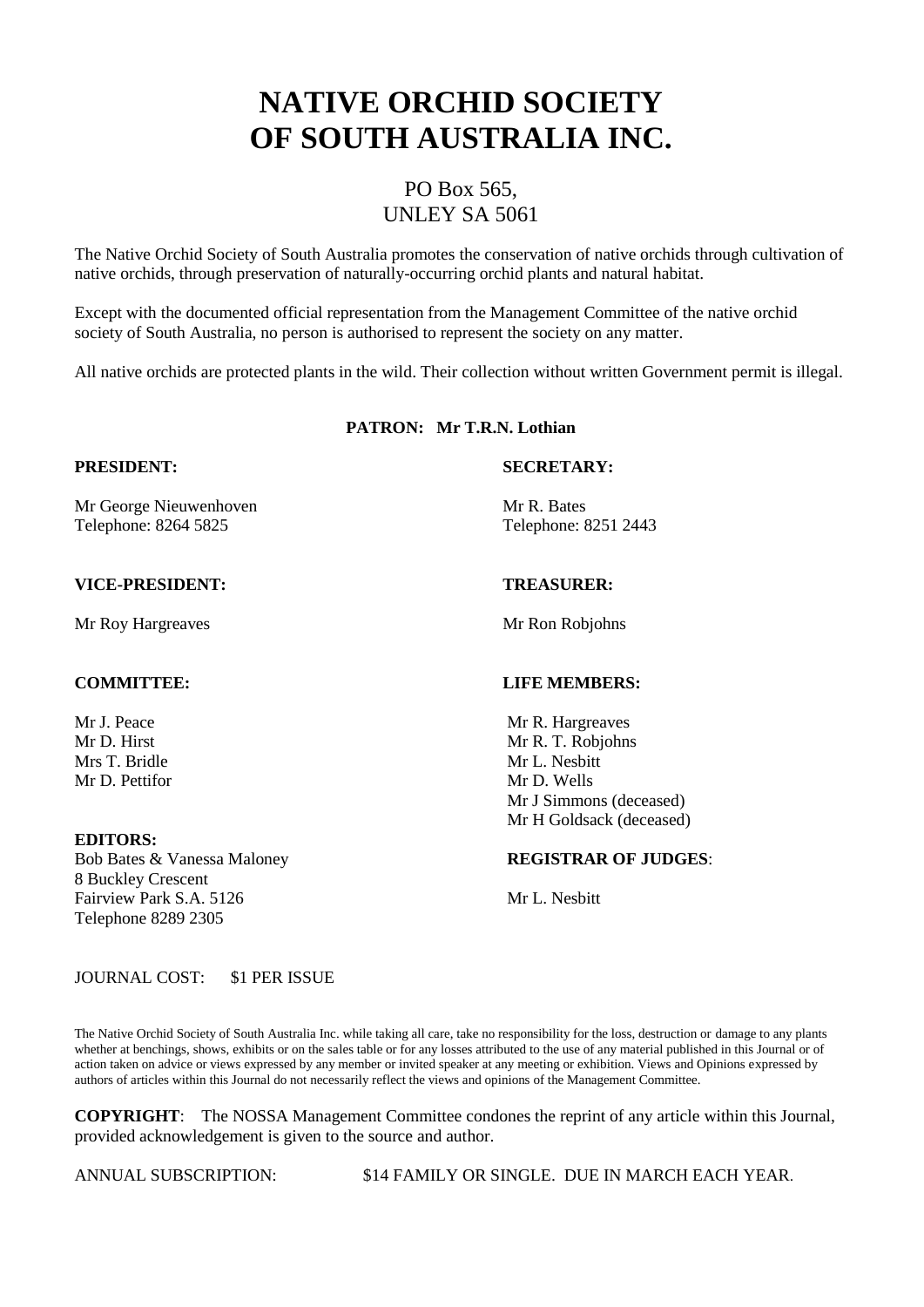## **NATIVE ORCHID SOCIETY**

## **OF SOUTH AUSTRALIA INC**

## **APRIL 1997 Vol. 21. No. 3 JOURNAL**

#### APRIL MEETING

Tuesday, 22nd April 8.00 pm: at St Matthews Hall, Bridge Street, Kensington. The speaker will be Foundation President Mr Les Nesbitt who will speak on Thelymitra Hybrids.

Les has been hybridising Terrestrials since 1970 and has recently concentrated on Thelymitra.

Doors to the hall will be open at 7.15 pm for those wishing to borrow books from the library or take in items for the trading table.

PAGE CONTENTS AUTHOR

- 21 Diary Dates
- 22 Coming Field Trips<br>22 Student Judges
- Student Judges
- 23 On The Bench
- 24 Life Membership Award
- 24 'Growing' In Lighter Vein Dusty O'Neill
- 25 The Orchids of "Kooroo" Colin Bower
- 27 Occurrence of the Sth African Orchid *Monadenia bracteata* in Vic. Garry Backhouse
- 29 Rare Orchid Blooms Again In Lab Nick Miller
- 30 Australian Native Orchid Hybrid Registrations

DIARY DATES

Apr 20 Scott Conservation Park Field Trip May 2 Annual Dinner at the Buckingham Arms Hotel. Sep 19 - 21 N.O.S.S.A. Spring Show Oct 27 - 28 S.G.A.P. Show & Conference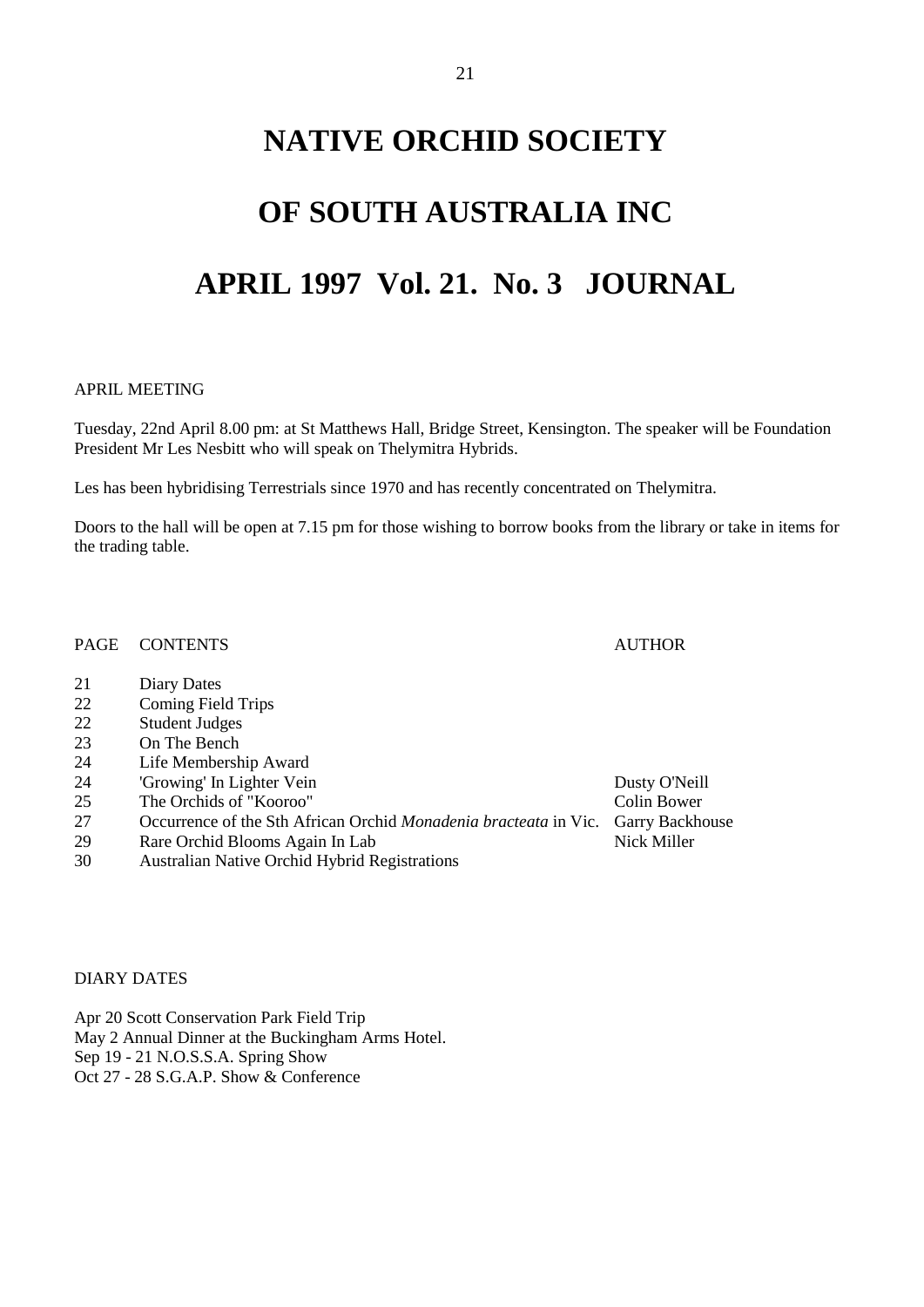#### COMMITTEE MEETING

To be held at 7.30 pm Monday April 28th at the home of George Nieuwenhoven, Robin Tce Hope Valley

#### COMING FIELD TRIPS

Sunday 20th April Scott Conservation Park (NOT Scott Creek) Meet at Mt Compass Shops at 11am. We hope to see *Eriochilus* sp, *Genoplesium* sp. and *Leporella fimbriata*.

All Members welcome, bring a lunch, and a camera if you wish.

#### ANNUAL N.O.S.S.A. DINNER - MAY 2nd (Friday)

Last Chance. Get your \$10 deposits to Ron Robjohns at the April Meeting

Special Raffle:

At the April meeting a set of Schleckter Orchids of New Guinea will be raffled. Cost \$1

WANTED: Conservation Officer:

See Thelma Bridle at the April meeting if you can help.

WANTED:

Original articles for your Journal! !

WANTED:

Field Trip Co-ordinators

#### STUDENT JUDGES

A series of Native Orchid Judging classes are about to recommence. If anyone wants to join the panel with the aim of becoming an ANOS judge in two years or so, please let Les Nesbitt know. Classes are held on Saturday mornings at Les's place 18 Cambridge St, Vale Park. Classes start at 9.30am, finish at 11.30am and are held once per month from approx May to October.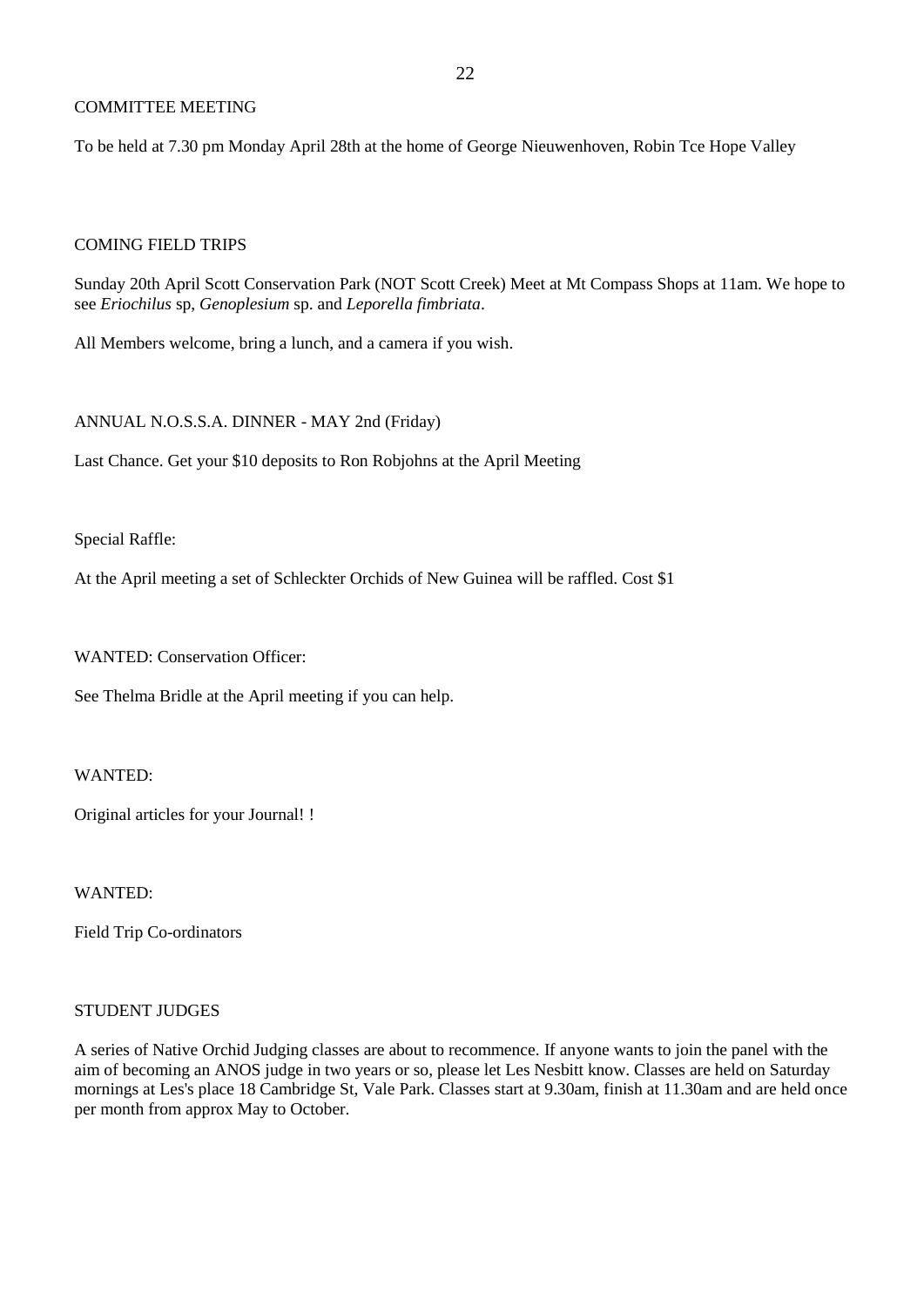Students are expected to do some homework and to assist the judges at meetings and the Spring Show. To become an ANOS judge at the end of the course, students have to pass a written exam and a practical judging exercise.

#### ON THE BENCH

Terrestrials: *Genoplesium rufum* (2), *Pterostylis revoluta*, *Eriochilus cucullatus, Bulbophyllum schillerianum.*

Epiphytes: *Cymbidium canaliculatum, Dendrobium bigibbum, D*. Minigirl x *canaliculatum*, *D. antennatum*, *D*. Hilda Poxon, *D*. Kenny Green, *Dockrillia cucumerinum*, *Sarcochilus ceciliae*. There were also various hybrids between Aussie and overseas *Dendrobium*.

The *Genoplesium rufum* were from the Lucindale rescue dig two years ago.

#### POPULAR VOTE

This was not held due to time constraints. Certificates were awarded for the February Popular vote.

Terrestrials *Spiranthes sinensis* from Black Hill

Epiphytes *Cymbidium canaliculatum* grown by Don & Bubs Wells

#### JUDGING RESULTS:

Epiphytes: Species:

*Dendrobium bigibbum* grown by George Nieuwenhoven

Hybrid: *Dendrobium* Hilda Poxon Grown by Les Burgess

Terrestrial Species:

*Pterostylis revoluta* grown by Les Nesbitt

Hybrid: none benched

Plant Of The Night: *Pterostylis revoluta*

#### MARCH MEETING

This was N.O.S.S.A.'s 20th Anniversary. Most past Presidents were present, ie Les Nesbitt (Foundation President), Peter Hornsby, Gerry Carne, George Nieuwenhoven, Reg Shooter, Bob Bates and Bill Dear.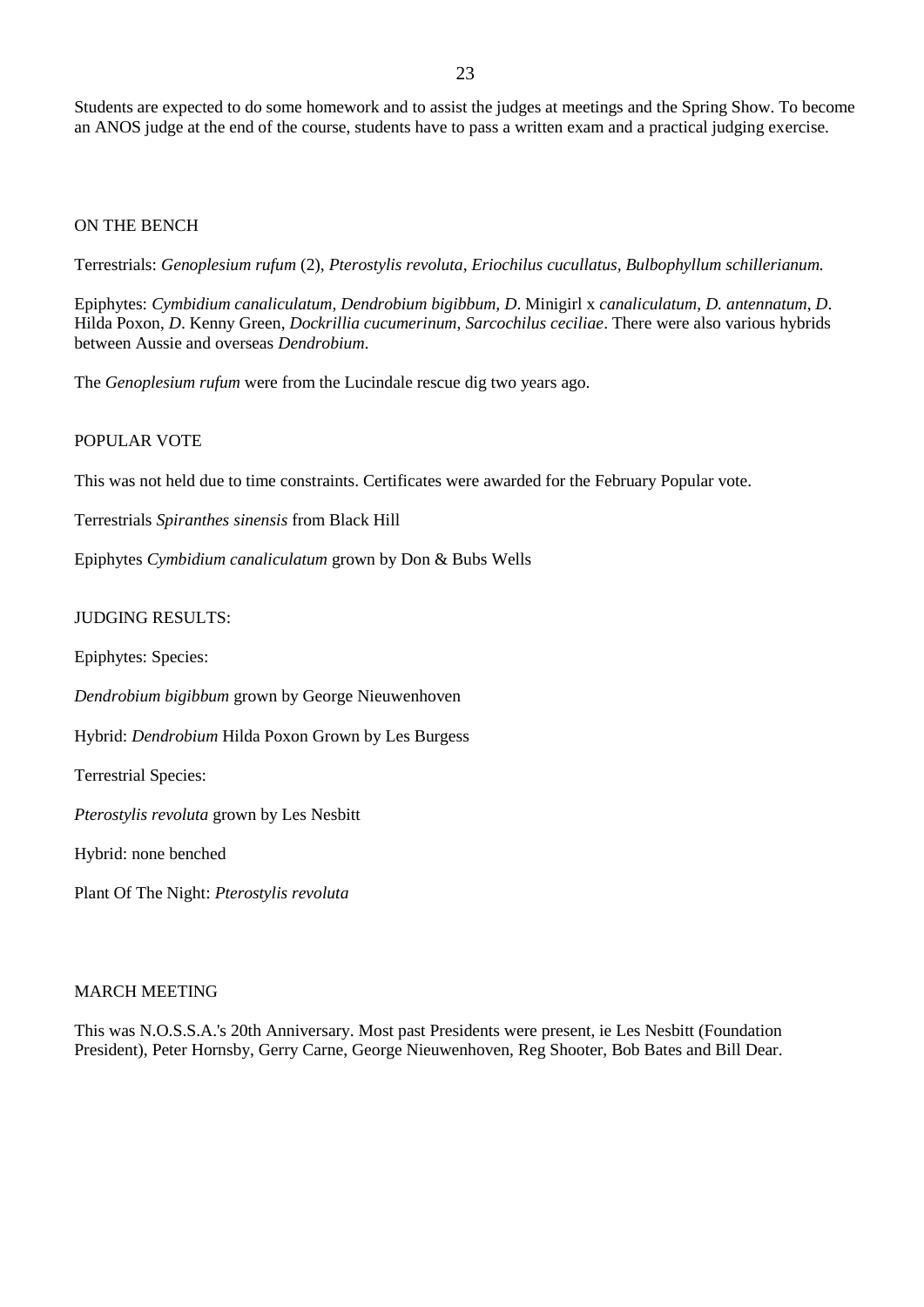Special guest speaker, Mrs Helen Richards representing ANOS Victoria and the Australian Orchid Foundation spoke on the History and Function of the AOF.

Summary: The AOF was formed in the 1970's by Gerald McCraith and Herman Slade to cover the following aspects - Orchid recognition, cultivation, research, education, conservation. It funds up to 20 projects at a time and all reports are available from the AOF. Helen showed slides of early AOF events as well as joint NOSSA/ANOS Victoria activities! She presented a celebratory card to NOSSA with numerous ANOS Victoria members signatures and donated 20 raffle prizes. Thank you and well done Helen! !

### LIFE MEMBERSHIP AWARD

Retiring President Gerry Carne had life membership bestowed. Since joining N.O.S.S.A. in 1986 Canadian born Gerry has been President (twice), Vice President, Journal Editor, Conference Chairman and committee member as well as supporting the Journal with frequent articles, a field trip stalwart, supporter of conservation, host of numerous committee meetings etc.

This honour was delivered by retiring Treasurer Ron Robjohns himself a Life Member.

### 'GROWING' - IN LIGHTER VEIN by DUSTY O'NEILL

I was born and bred in the 'bush' and when at a N.O.S.S.A. show I was transfixed - shocked, amazed and delighted.

I obtained three pots of 'easy to grow' *Pterostylis* from my next show and cultivation notes to study. Repotting time came, and generous help from a lady member/grower saw me with my three pots increased to seven. Her encouragement gave me the confidence to submit my first Tuber Bank order. I know how much this help and support meant to me.

Alas! A little black cloud appeared quite suddenly. Little two year old grandson, within four blinks of an eyelid, when my back was turned for the same four blinks of an eyelid, upended my seven precious pots into one lovely heap and was mixing, mixing. Silently I carried him inside. "Here is YOUR Grandson" to husband who quizzically raised one eyebrow as I returned to the disaster area to sort, pot and label seven pots *'Pterostylis* MIXED'

The obvious was a lock-up shade house. We chose one, too low, too small. We placed it too close to the pool and too close in the corner. Summer came and only Epiphytes were left on the end bench. 'Husband, please help me jiggle the shade house along a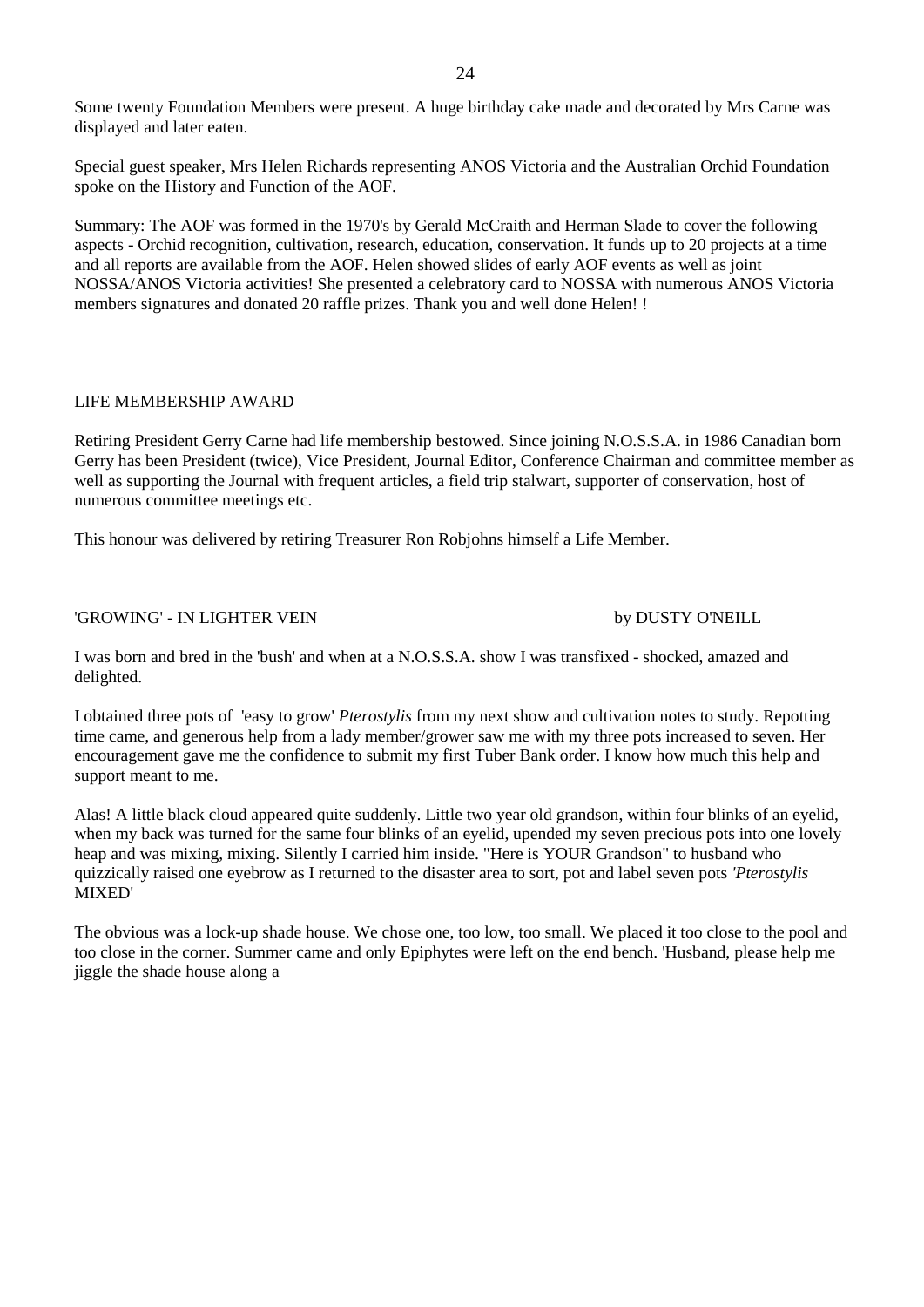metre?' so, jiggle, jiggle, grunt, jiggle - yes - that's it. And CRASH! ! The bench legs folded, the Epiphytes went down and over, out and across. Calmly - "Don't worry, they'll be O.K." she says, sneaking a peek at smashed canes and smashed pots, generously sprinkled with pine bark.

Another season, another happening. I had stored the *Pterostylis* caulines away in a cupboard. When I checked them, forty thousand ants charged. Next second and I was running around the corner of the house, pot in each hand and ants cavorting to the armpits. Yelling to husband, "Quickly, urgent, hurry please, a large container filled with water. Ow! Ouch! Oh, how I hate ants. Lots of pots soaking - forty thousand ants swimming.

Next year the ants decided to squat and multiply in the folded covering placed over the soil mix. This time I went flapping around the corner of the house with a large square of plastic and eighty thousand ants charging. Spread the plastic. Spray, spray the ants. I sneeze, cough and choke. Eighty thousand ants writhe, cough and kick.



This year the *Pterostylis* caulines again. I brought them out from summer storage with promising spears displayed. They were placed into a tray on the washing trolley in chosen micro climate. Yes, they were looking good, until, one day just as I turned my back, the trolley wheel slipped into a hole. All pots (seven again) tumbled forth out, over and down. Clunk, grunk and plunk. SILENCE! Quietly, pretending calm, hoping husband doesn't discover latest clown act, I increase the total cauline pots with an additional three pots labelled - *'Pterostylis* caulines - MIXED'. Of course those promising shooting spears, being grossly offended, converted to rosettes.

Now that I have an additional shade house and so much experience (hum?!) what can possibly happen now? Am I alone in the circus field? Are there others out there? Would they please relate their experiences and be as one, not afraid to cause a smile or is it a snigger?

THE ORCHIDS OF "KOOROO" by COLIN BOWER *Extracted from the A.N.O.S. Victorian group bulletin, Feb., 1997*

Jill and I and our young son Daniel moved to Kooroo in 1990 from the regional city of Orange in the Central West of New South Wales. Prior to moving, both Jill and I had enjoyed visiting the bush, going camping and observing nature. However, while I was content to just visit the bush in my spare time, Jill, being a country girl, was not happy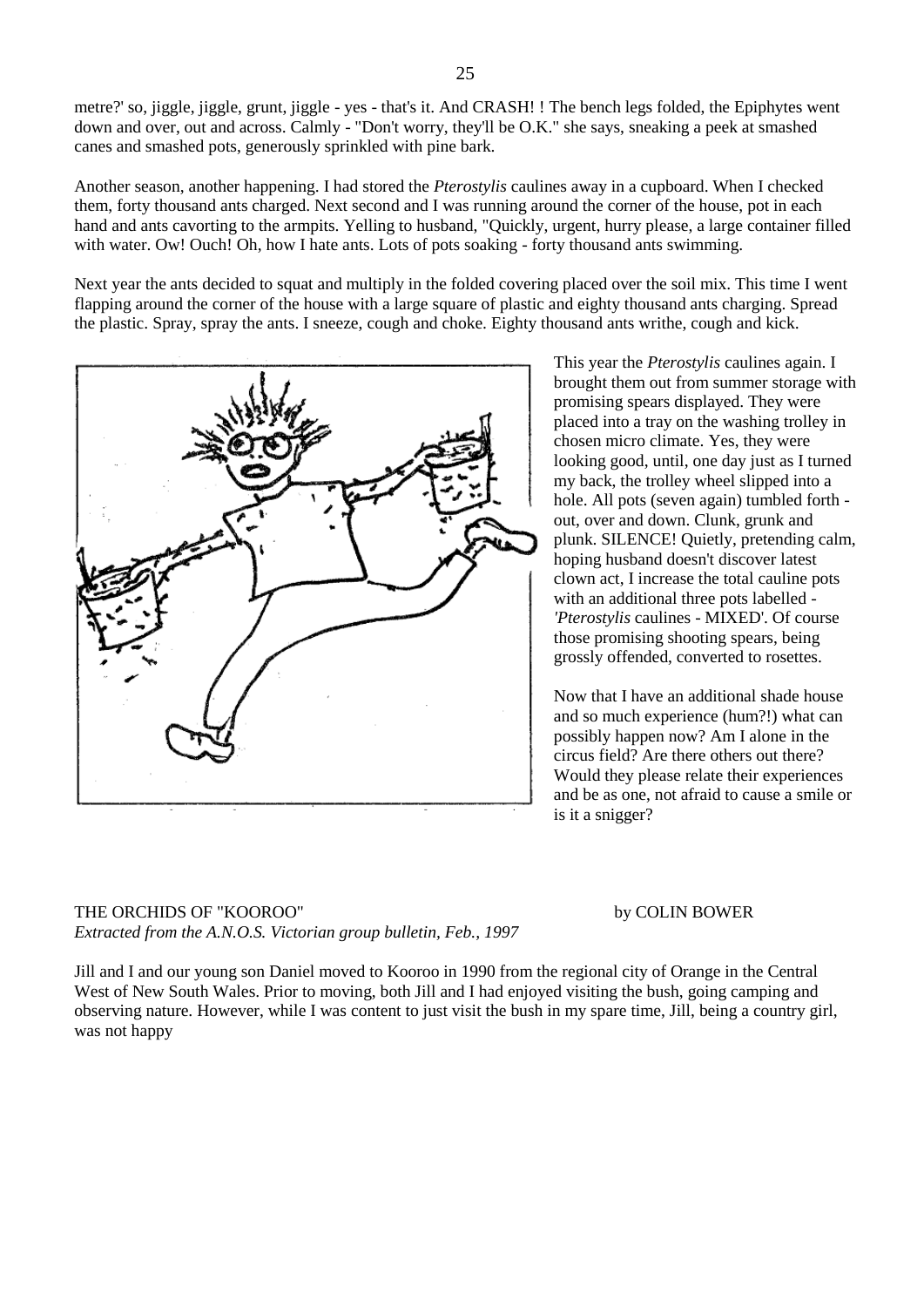in the 'big smoke' of Orange and wanted to move out of town. The opportunity came when we spotted an Advertisement in the Central Western Daily extolling the virtues of a 102 acre bush block at Mullion Creek about 2.3km north of Orange.

We first saw the block in mid-summer. It was hot and dry with that shimmering, parched look the bush has at midday in the summer heat. No bird sang, there were no wildflowers and the overall impression was of a grey, harsh, rather poor patch of scrub. Not a promising start. Nonetheless, there were a few hopeful signs. I counted eight species of eucalypts, a good diversity of trees for an area. And on one of our early visits we found a couple of struggling flower stems of the Hyacinth Orchid, *Dipodium roseum*. As there were no other bush blocks on offer, we signed on the dotted line.

We moved in on April Fool's Day, which proved to be a bad omen. It started raining that very day after a long dry spell and didn't stop for months. Kooroo is at the end of a rough four km long bush track and access became a major problem in wet weather. However, when we weren't extracting vehicles from bogs, or repairing sections of track, we explored our little estate. What we began to find was unexpected and astonishing.

The soaking rains stimulated the emergence of countless thousands of terrestrial orchid leaves, and it soon became clear we had stumbled onto a rich patch of native orchids. For me, as an orchid enthusiast of many year's standing, this was an exciting discovery. Many of the species could be identified by their leaves but, as this was not possible for others, there followed a period of great anticipation through the bleak, wet winter as we waited to see what spring would bring.

We were not to be disappointed; the first flowers appeared in late winter and a succession of orchids flowered in profusion through spring, finally petering out in late November. Overall, on our block, we have seen 34 species so far, with an additional five in areas nearby, making Kooroo one of the best orchid locations in the central west. Most species flower in late winter through spring, but a few appear in late summer and autumn. While most of our orchids are fairly widespread common species, there are a few uncommon to rare ones, in which we take a special delight. These include *Caladenia dimorpha, C. congesta, C.* aff. *pusilla* and *Pterostylis* aff. *longifolia*. Species which are rare in the Central West of New South Wales, but not necessarily elsewhere include *Caladenia clavigera* and *Prasophyllum odoratum*. Although we have yet to find it on Koorooo, *Caladenia filamentosa* grows close by and we make a special point of seeing it every spring.

Kooroo and environs are especially rich in *Caladenia* species and these make a spectacular display in the open forest. There are four pink species, *C. fuscata, C. carnea, C*. aff *pusilla* and *C. congesta*, and three white ones, *C*. *dimorpha, C. gracilis* and *C. cucullata* which flower in the order given, *Caladenia dimorpha* is an impressive large species related to *C. praecox* and seems to be restricted to the area between Lithgow and Mullion Creek. There are also four species of spider *Caladenia*, *C. phaeoclavia*, *C. tentaculata, C. clavigera* and *C*. *filamentosa*. The latter is a beautiful wine red colour, sometimes having a white labellum with red markings. The first *Caladenia* to flower each spring is the diminutive *C. caerulea*, which may flower in such profusion that it dots the open north-facing slopes and ridges with blue.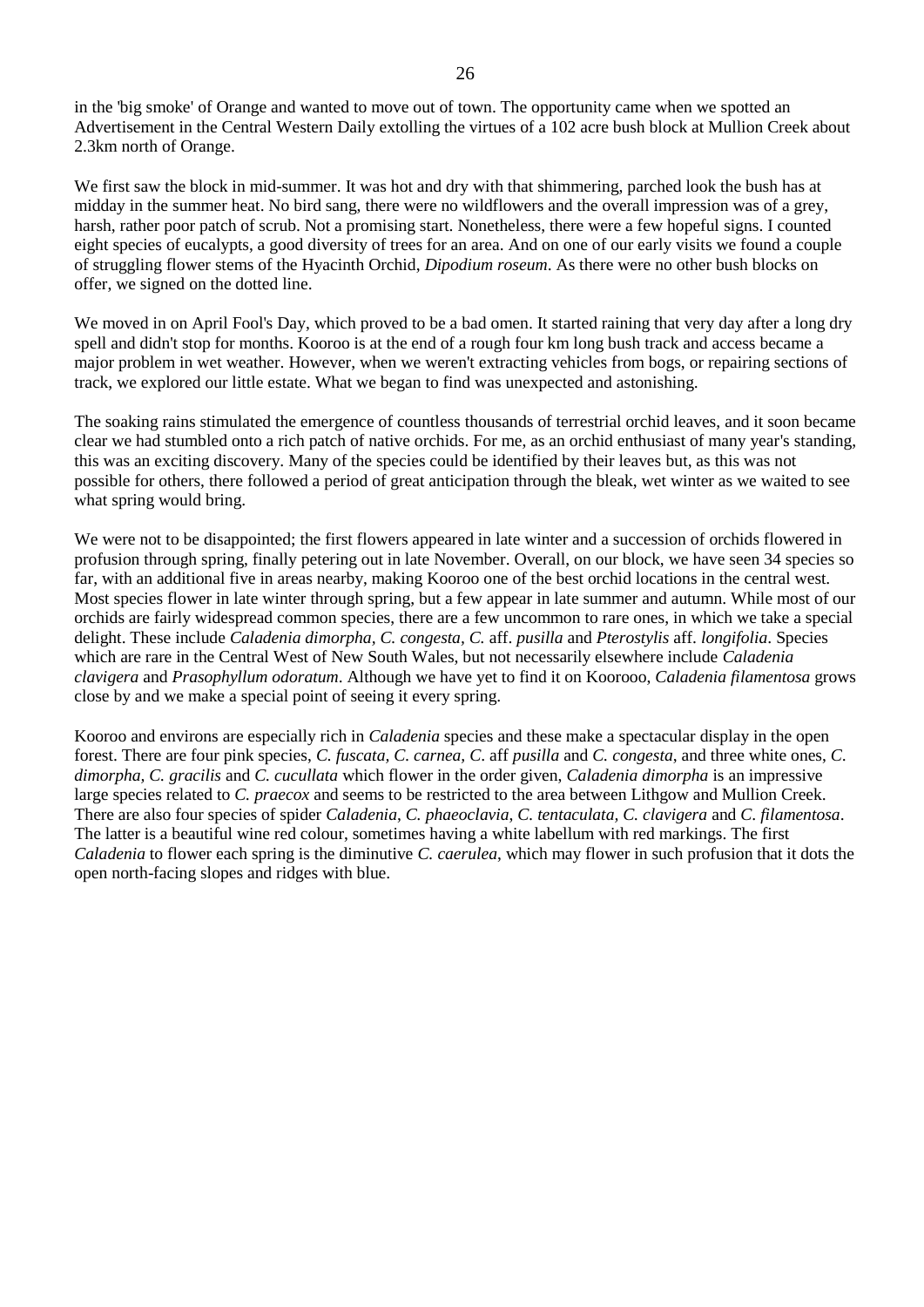Although not a *Caladenia*, the similar looking *Glossodia major* is always a special treat with its large, abundant purple flowers.

Other orchids of note are some of the greenhoods (*Pterostylis*). *Pterostylis* aff. *longifolia* appears to be an undescribed species confined to parts of the New South Wales Central West and is not common. *Pterostylis reflexa* is a handsome autumn- flowering species, confined to the central eastern parts of New South Wales. *Pterostylis truncata* is very rare in Victoria, where it is the subject of recovery plans. While there is not much of it near Kooroo, it is not uncommon on parts of the Central Tablelands and the Southern Highlands of New South Wales.

In the first year, Jill, Daniel and I spent a great deal of time wandering the bush discovering its orchid delights. Daniel was only two, but he soon learned to get his tongue around such orchid names as *Glossodia major* and *Caladenia cucullata*, much to the amazement of the members of the local Field Naturalists Society! Although we have been on Kooroo for several years now, we still look forward to the marvellous floral display put on by the orchids each spring and wonder about our good fortune in finding such a special patch of scrub.

#### A list of the orchids of Kooroo follows:

*Acianthus collinus, A. exsertus, Caladenia caerulea, C. carnea, C. clavigera, C. congesta, C. cucullata, C. dimorpha, C. filamentosa, C. fuscata, C. gracilis, C. phaeoclavia, C*. aft. *pusilla, C. tentaculata, Calochilus paludosus, C. robertsonii, Chiloglottis trapeziformis, Corybas incurvus, Cyrtostylis reniformis, Dipodium roseum, Diuris pardina, D. sulphurea, Eriochilus cucullatus, Genoplesium rufum, Glossodia major, Lyperanthus suaveolens, Microtis parviflora, Prasophyllum odoratum Pterostylis bicolor, P.* aff. *longifolia, P. nana, P.* aff*. parviflora, P. reflexa, P. revoluta, P. truncata, Thelymitra carnea, T. ixioides, T. megcalyptra, T. pauciflora*.

#### OCCURRENCE OF THE STH AFRICAN ORCHID *MONADENIA BRACTEATA* IN VICTORIA by GARRY BACKHOUSE

### *Extracted from A.N.O.S. Victoria group bulletin, March, 1997*

Well, it has finally happened - the South African orchid *Monadenia bracteata* has made it to Victoria, in fact the species appears to have been established in the wild here since at least 1991, but its presence wasn't confirmed until late 1995. During 1996 two additional populations were confirmed. The orchid has been established in Western Australia since the 1940's and in South Australia since the 1980's, so it was possibly only a matter of time before it turned up in Victoria.

*Monadenia* is currently known at three sites; near Hurstbridge, north-east of Melbourne, Bacchus Marsh to the west, and near Nelson in far south-western Victoria. Flowering plants were first noticed on a highly eroded hillside near Bacchus Marsh and on a slashed firebreak near Nelson in 1991, but although their distinctive appearance attracted attention, they were not recognised as *Monadenia* then. In 1995 two plants were found at Hurstbridge and identified as *Monadenia*, then the plants at Bacchus Marsh and Nelson were finally identified. *Monadenia* can be easily recognised by the thick, fleshy stem with numerous narrow leaves decreasing in size up the stem and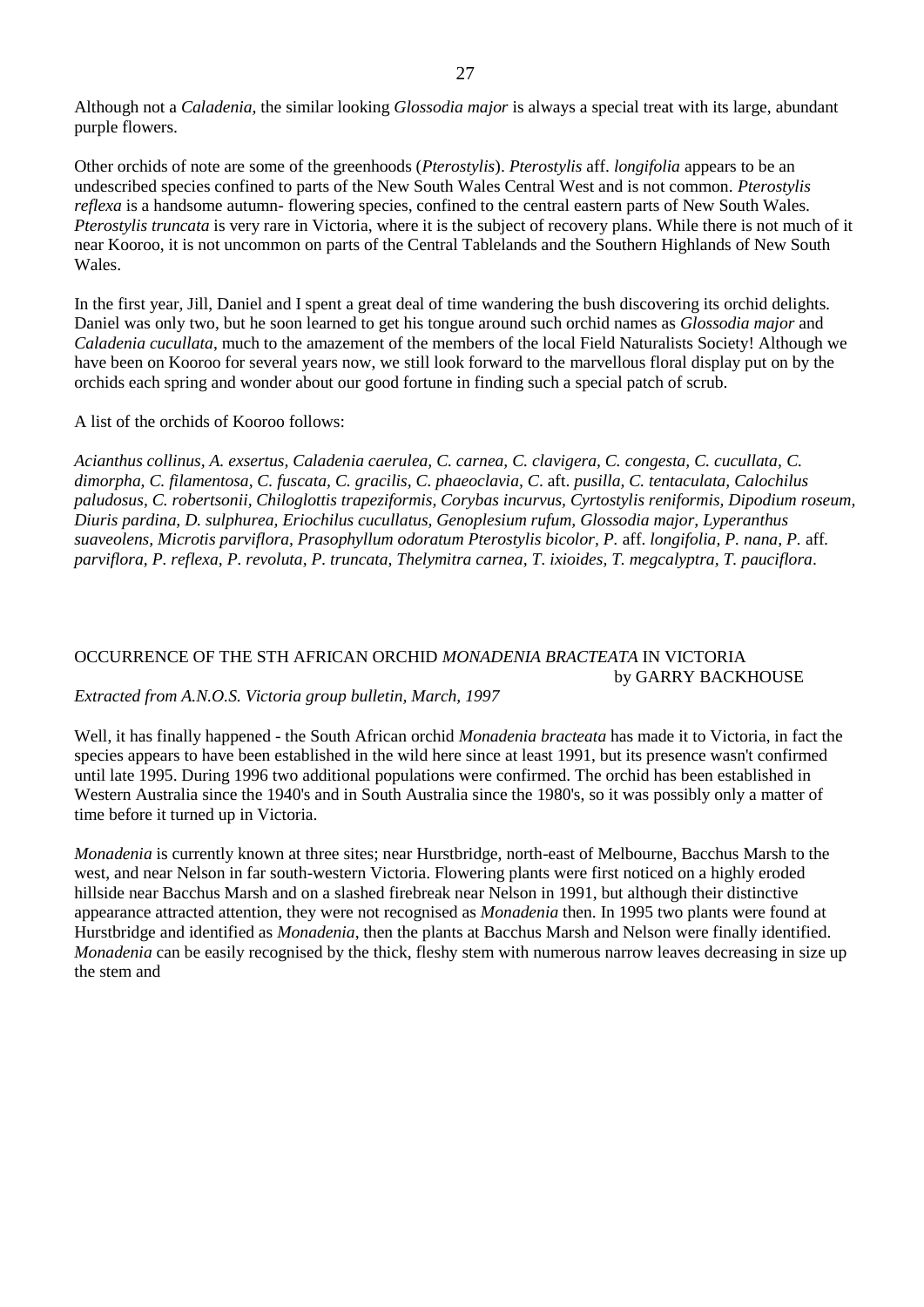numerous  $(50^+)$  small brownish spurred flowers with the dorsal sepal and petals forming a galea. Each flower has a small sheathing bract. *Monadenia* appears to be self-pollinating. The species is photographed in Native Orchids of Australia (D. Jones), Orchids of South Australia (B. Bates & J. Weber), Orchids of South-West Australia (N. Hoffman & A. Brown) and illustrated in Orchids of Australia (W. Nicholls).

The environmental impact of its establishment is not certain. *Monadenia* seems to be a coloniser of disturbed sites and will establish on roadsides, eroded soils and farm paddocks, even growing in amongst pasture grasses which few native orchids will do. It also invades native plant communities, particularly open heathlands but does not seem to establish well in dense heathlands. It can probably establish successfully after bushfires, but what happens as native vegetation regenerates is not known.

Just how the species became established in Victoria is not clear, and its occurrence at three widely-separated localities is of interest. *Monadenia* occurs in the far south-east of South Australia, and transfer to the Nelson site by people or machinery is the most likely cause. The other two occurrences are not as easily explained. Orchid seed is very fine and can be spread large distances by wind, rain and animal (or human) vectors. I remember a plant commentary by Geoff Carr several years ago, when a member had benched cultivated plants of *Monadenia* at a club meeting. Geoff commented on the weed status of the species and urged anyone growing it to remove flower heads before pollination and seed set, to reduce the likelihood of *Monadenia* escaping and establishing in the wild. Whether or not the species has established from cultivated plants or found its own way here is not known. What seems highly likely is that *Monadenia bracteata* is now another of the over 1200 species of exotic plants now established in the wild in Victoria.

Efforts are being made to eradicate all infestations. Almost 100 flowering plants were destroyed from the Bacchus

Marsh site, and both Hurstbridge plants were removed. About 300 flowering plants were removed from the Nelson colony and follow up eradication will continue for several years yet. However, given the three widely disjunct occurrences it is highly likely the *Monadenia* occurs elsewhere in Victoria. Keep a look out for the species flowering during late spring (November is the peak flowering month). If you do find any plants report the infestation to the Department of Natural Resources and Environment.

**Roy Hargreaves OAM**



G.E. Carne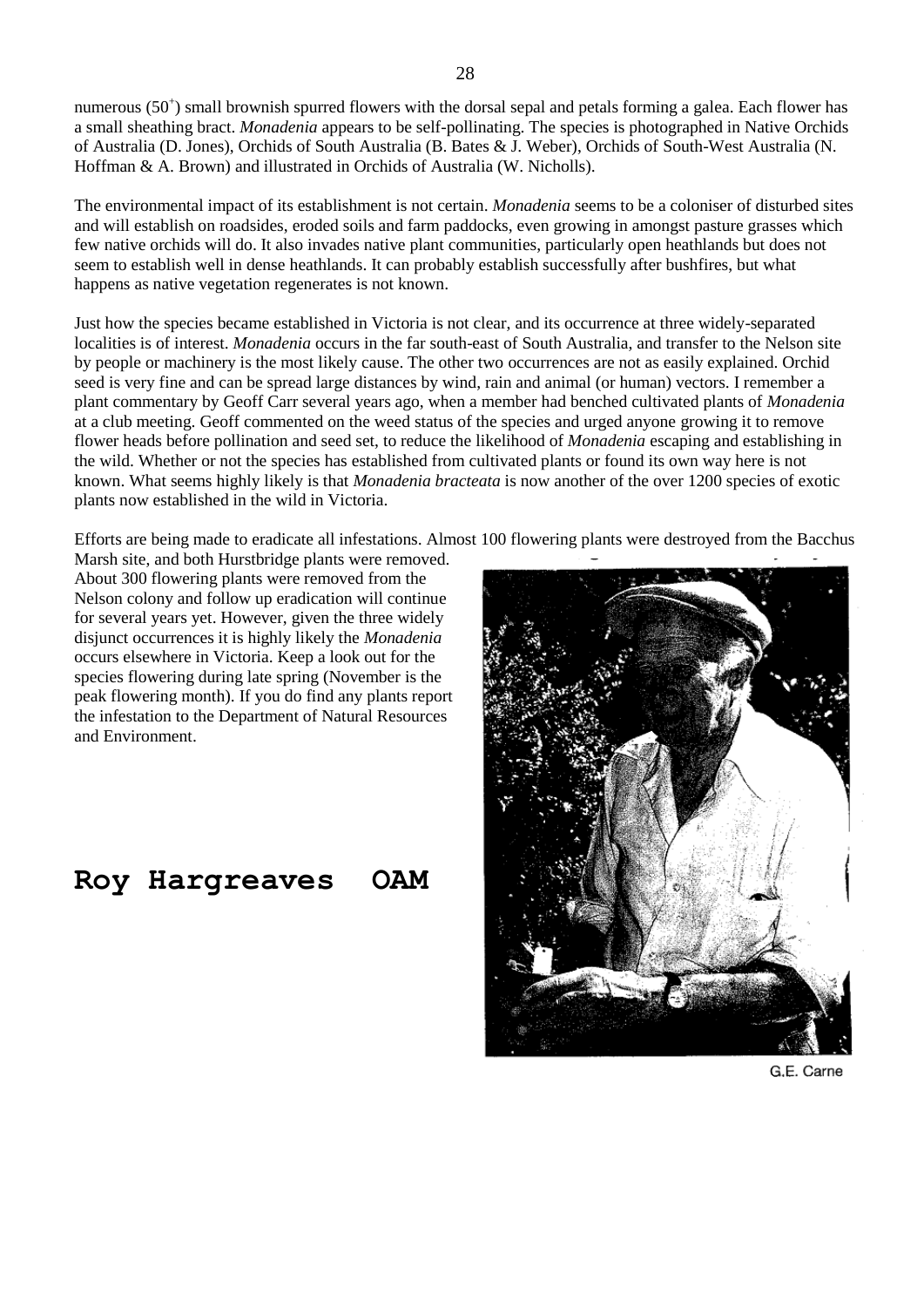(Received From Winsome & Les Mchugh)

WORLD-CLASS research at a Perth laboratory has saved an orchid threatened with extinction. State of the art cloning techniques were used at Kings Park Research Laboratory to make clones of a plant rediscovered in the Darling Range last year.

According to Andrew Barry, who designed the techniques to save the orchid, the same method might be used to save other endangered plant species. "Before this you would have to propagate the plant from seed, which can take up to four years" he said. Using tissue culture cloning, we can take just one cell from a plant and use it to make five new ones which will flower within one year. This is especially useful for plants which are so rare there may only be one or two in existence."

The plant known as the tall donkey orchid, usually flowers only after a fire. It was spotted in flower last year for the first time for more than five years. Mr Batty took tissue samples to the laboratory and painstakingly extracted the genetic material necessary for the cloning process. He was so successful that the new seedlings were flowering within a year - a world first as far as researchers at the Kings Park Laboratory know. If all goes well, the cloned orchids could be reintroduced to the bush in another year.



#### The Kings Park Research

Laboratory, sponsored by a \$250,000 Western Power grant, is a world leader in saving rare species and has, in refrigerators or liquid nitrogen, more than 100 species that are rare or extinct in the wild. These include two tiny grafts from W.A.'s rarest gum tree and taken from the only tree known in the wild. Mr Batty is doing his PhD into the preservation of endangered orchids.